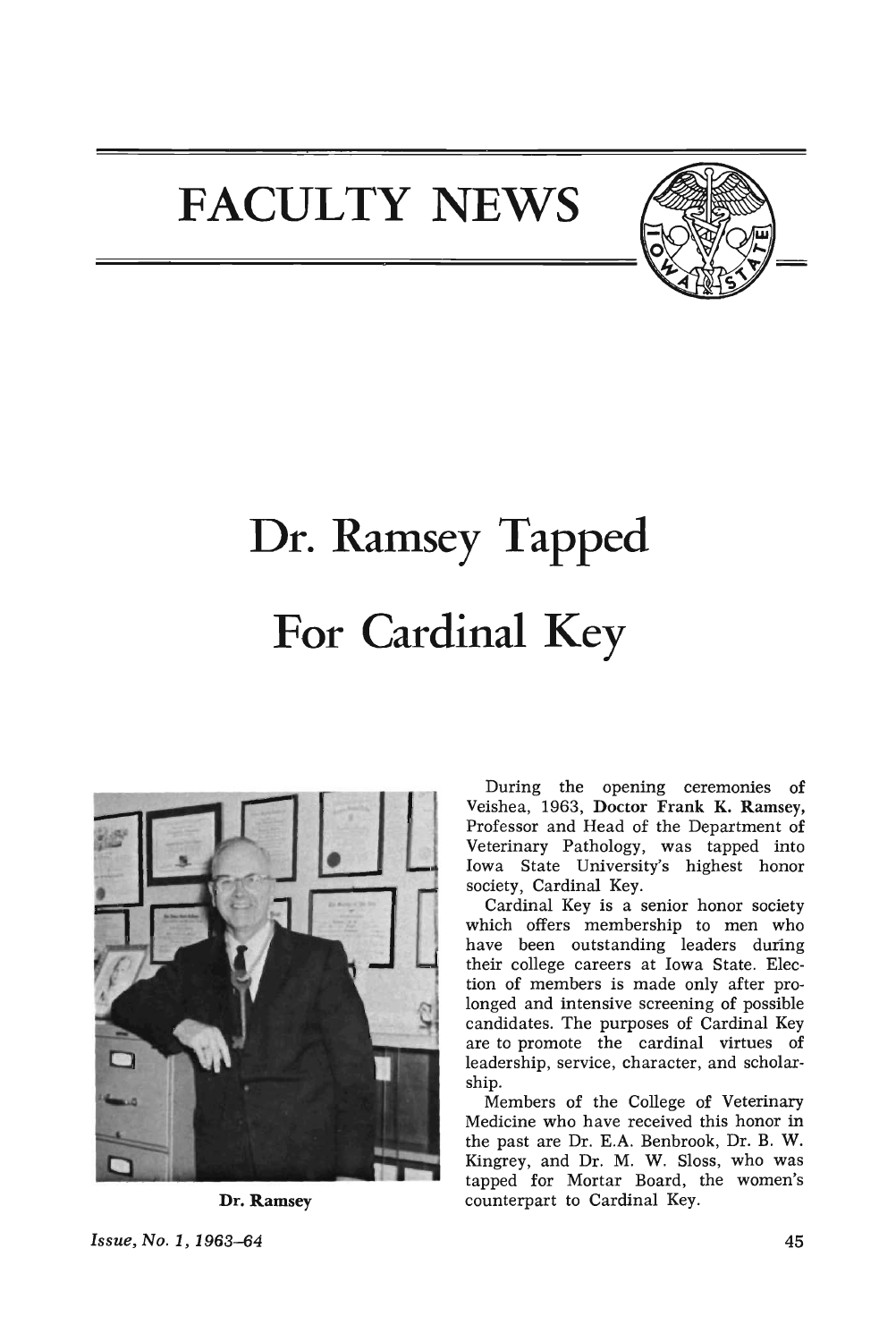### Faculty In World **and National** News

Three Iowa State University Veterinarians, Doctors Getty, Ramsey and Skold, were present at the XVII World Veterinary Congress, held on August 14-21, 1963, in Hanover, Germany.

The 1st Congress was held in Germany in 1863. The congresses have been held every two to six years. It is noted that this is one of the few international congresses in science or medicine that has a continuous eixstence extending over 100 years.

The range of subjects discussed at the congresses has expanded greatly over the years. All aspects of veterinary work have been included in the programs including State Veterinary Medicine, Pathology, Bacteriology, Clinical Medicine, Zoology; Hygiene and Tropical Diseases.

At the 1st Congress there were 10 European countries represented. Since then the number of countries has steadily increased to as many as 65. At present there are 41 national vetreinary organizations who are members of the World Veterinary Association and seven specialist associations who are associate members. At the 1st Congress there were 99 participants present, since then as many as 3000 have attended.

The veterinary profession is called upon to play an increasingly important role in both national and international plans, to insure that human beings in all parts of the world have the food resources which are indispensible for their survival. It is for this reason, that the work of the XVII Congress, organized by the World Veterinary Association, deserves our admiration.

The general session of this congress, held in an auditorium seating approximately 4000 people was entertained by various speakers from all over the world. Dr. Getty, Professor and Head of the Department of Veterinary Anatomy, College of Veterinary Medicine, Iowa State University, was honored by being the only representative from the United States to speak at this opening day general session. His paper, "Gerontology in Animals" was one of the four invitational papers given at this session. In this paper Dr. Getty reviewed for the audience work being conducted in his department on gerontology in animals covering studies of all systems,



Dr. Getty addressing World Veterinary Congress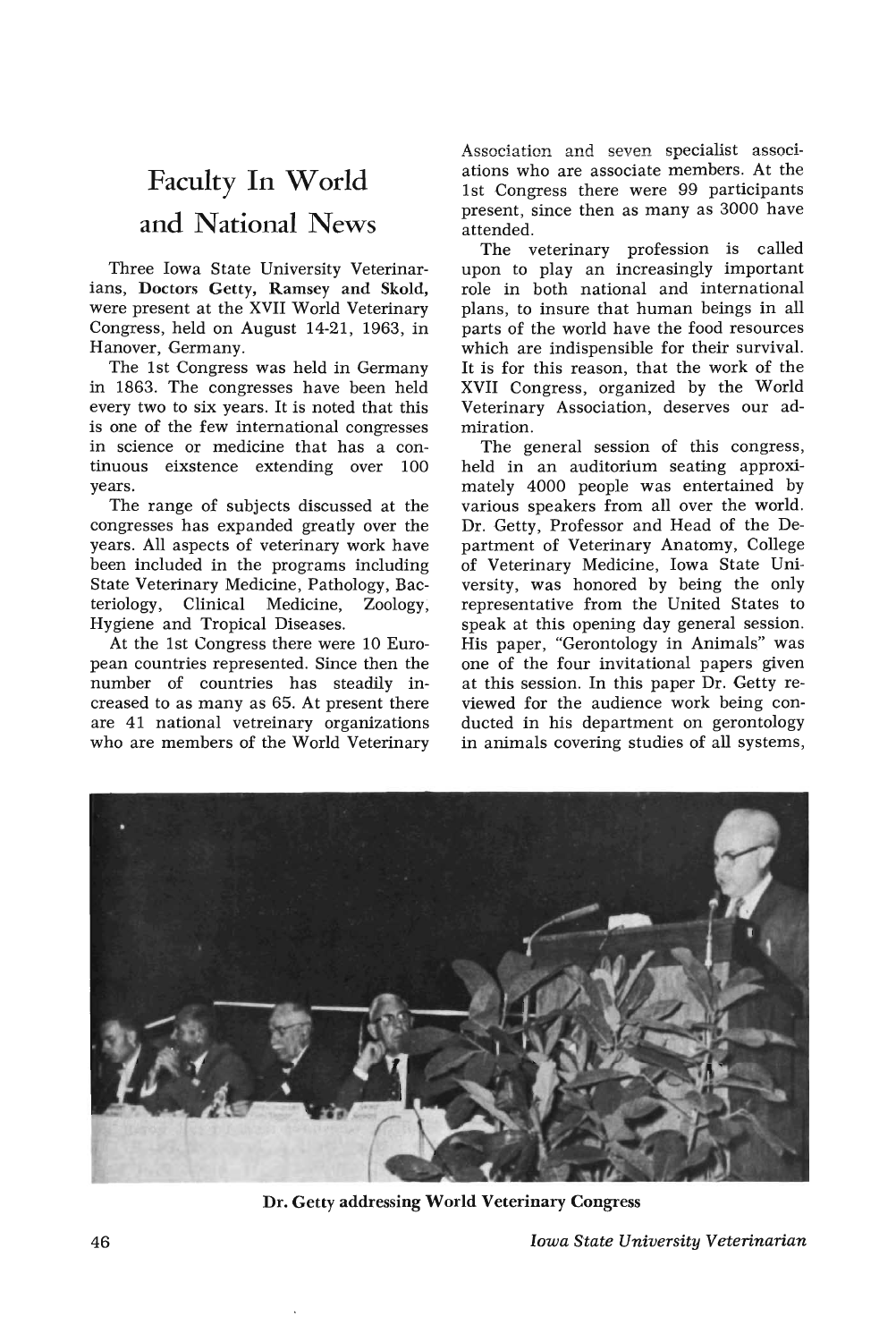the findings and applications of which are being applied to various aging problems in man.

In addition, Dr. Getty served as First Vice President of the World Association of Veterinary Anatomists which met concurrently with World Veterinary Congress. In this association he also participated as a member of the International Anatomical Nomenciature Committee which met for five days at the University of Hanover.

Dr. F. K. Ramsey, Professor and Head of the Department of Veterinary Pathology and Parasitology, Iowa State University, presented a paper, "The Pathology of Bovine Mucosal Disease-Virus Diarrhea Complex" at the World Association of Pathologists which met concurrently with the World Veterinary Congress.

Dr. Bernard H. Skold, Associate Professor of Anatomy and Histology at Iowa State attended the Congress and presented a paper, "Spontaneous Atherosclerosis in the Arterial System of Aging Swine" to the World Association of Veterinary Pathologists. He also attended the meeting of the World Association of Veterinary Anatomists.

Dr. Kenneth S. Preston, chariman of the ambulatory clinic and assoicate professor of veterinary medicine and surgery, will leave Ames with his family late in August for a year's stay in Egypt.

Under a Fullbright Grant, Dr. Preston will serve as a lecturer in veterinary surgery at the University of Cairo, College of Veterinary Medicine in Cairo, Egypt.

The Prestons will leave New York on Aug. 30 and arrive in Genoa, Italy on Sept. 8, They will remain there until Sept. 14 when they will sail for Alexandria, Egypt, arriving on Sept. 18. Dr. Preston will take up his lecture duties in Cairo late in September at the opening of the school year.

Dr. Preston attended high school and college in Wayne, Neb. and then came to Iowa State University in 1936. He was graduate with the degree Doctor of Veterinary Medicine in 1940. From 1940 to 1943, he was assistant production manager for Allied Laboratories in Sioux City. From 1943 to 1946, he served as a captain in Army Veterinary Corps and from 1946 to 1958, he was in private practice in Indiana.

He joined the Iowa State staff in 1958 as an assistant professor and was promoted to rank of associate professor in 1959. He is a member of the University Safety Council, the Faculty Council, is chairman of the Ambulatory Clinic and co-chairman of the Summer Conference for Veterinarians.

Dr. Preston is a member of Lambda Delta Lambda science honorary, the Central Iowa, the Iowa and the American Veterinary Medical Association.

He is married to the former Mary Jane Davis of New York. Mrs. Preston holds the bachelor of science degree from Syracuse and the master of science degree from Iowa State University. They have three children: Nancy, John and Timothy.

Earlier in the summer, Dr. Getty represented the National AVMA at the Audio-Visual Conference of Medical and Allied Sciences held in Chicago. All the medical professions were represented at this conference such as the American Medical Association, the American Dental Association, the American Nurses Association, the American College of Physicians and Surgeons, and the National Institutes of Health. This is the eleventh year Dr. Getty has represented the AVMA at this annual conference. He presented a paper there on "Audio-Visual Aids in Use" and was also re-elected Co-Chairman of the conference for the 1963-64 year.

Dr. Getty also attended the centennial meeting of the AVMA in New York City in July. While there, he presented a paper entitled, "Epidural Anesthesia in the Hog-Its Technique and Application" which he demonstrated on living animals on closed circuit color TV.

Dr. Skold attended the annual meeting of The American Association of Veterinary Anatomists at the Hotel Americana in New York City held during the centennial meeting of The American Veterinary Medical Association, July 28-August 1, 1963. Enroute to New York

Issue, No. 1, 1963-64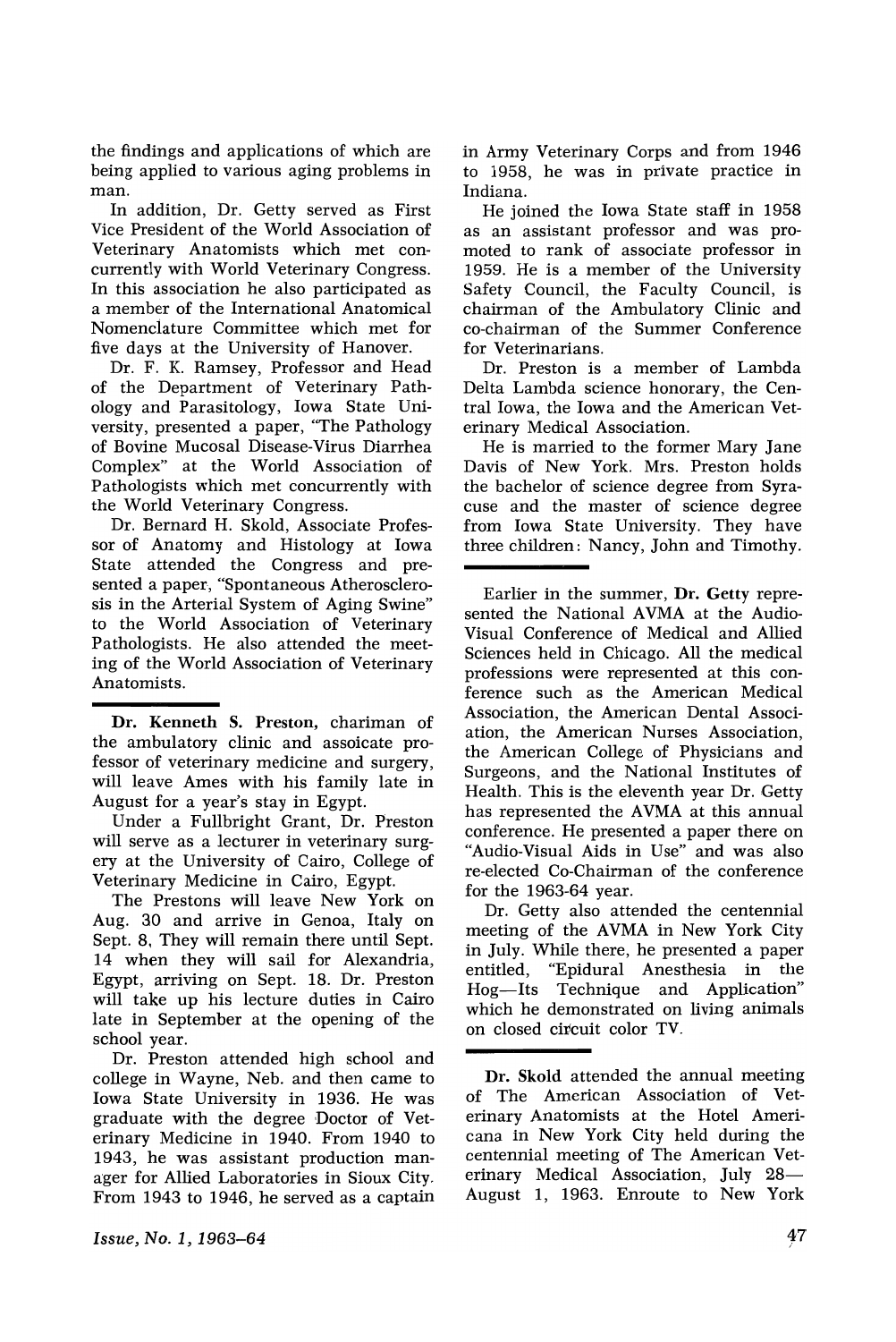City he attended the pre-convention meeting of The American Association of Veterinary Anatomists in Ithaca, New York, and presented a paper "The Gross Staining of Hearts" at the New York State Veterinary College on July 27, 1963.

Dr. Phillip T. Pearson of the Department of Medicine and Surgery presented a closed-circuit color TV program in conjunction with Dr. Frank Ramsey, chairman of the Department of Pathology, at the national AVMA convention. The program was titled "Implant Surgery for Correction of Medial Patellar Luxation."

On Setpember 19, Dr. Pearson presented a speech with illustrations on "Orthopedic Surgery" at the Region Three Meeting of the AAHA in Kansas City.

Dr. Mack Emmerson, Head of the Department of Veterinary Obstetrics and Radiology, spent a week at the national AVMA convention in New York. He participated in a radiographic interpretation session of the American Veterinary Radiology Society. Dr. Emmerson is one of five charter members of the American Board of Veterinary Radiology, an exan1ination board for accrediting radiologists. He also attended the national Phi Zeta meeting.

Prior to the AVMA convention, Dr. Emmerson attended a veterinary clinicians meeting at Ithaca, N. Y.

#### Faculty Activities

Dr. John H. Greve, of the Department of Veterinary Pathology and Parasitology, addressed approximately 35 trainees for the Peace Corps on July 31, 1963. These trainees were studying Uruguay, which is to be their home for the next couple of years. Dr. Greve's address was titled "Important Parasites of Uruguay," and covered such human parasitic diseases as amoebic dysentery, Chagas' disease, malaria, measly beef and pork, trichinosis, hydatid disease, and hookworm disease. The purpose of this lecture was to familiarize these trainees with basic concepts of parasitic diseases that they may encounter in Uruguay.

Drs. Ramsey, Howard, and Greve attended the 67th Annual meeting of the United States Livestock Sanitary Association and the 6th Annual Conference of Veterinary Laboratory Diagnosticians. These meetings were held in Albuquerque, New Mexico. Drs. Howard and Ramsey discussed the progress of their lightning research project.

On November 14, 1963, Dr. Ramsey was the program speaker for an interprofessional group of physicians, veterinarians, hospital administrators, and nurses.

Dr. Ramsey gave the high school address for comemncement at Farragut Community School on May 20, 1963.

Drs. Ramsey and Howard discussed their "Observations in Death Due to Lightning" at the Southwestern Iowa Veterinary Medical Association meeting held at Council Bluffs, Iowa on October 1, 1963.

Dr. Richard Bristol presented several speeches at V.M.A. meetings in Iowa. At the Eastern Iowa V.M.A. meeting at Cedar Rapids, Dr. Bristol spoke on the topics, "Lamb Diseases" and "Surgical Procedures in Sheep." On October 15, he will address the Upper Iowa V.M.A. in Mason City, on the subject of "Teat Surgery."

Several members of the staff of the veterinary college presented speeches at the Seventh Annual Horse Management Course, Arabian Horse Owners Foundation, East Moline, Illinois, on the 4, 5, and 6 of October. Dr. Mack Emmerson, Head of the Department of Veterinary Obstetrics and Radiology, spoke on the topic, "Man-Horse's Worst Enemy," in which he described the management of a good horse breeding program, emphasizing how ignorance produces undesirable characteristics in the horse population. Dr. Tracy Clark, Department of Veterinary Obstetrics and Radiology, spoke on a management topic, "Brood Mare Reproductive Program," and on "Exam of Mares for Pregnancy and Breeding Conditions." Dr. Richard Lundvall, Department of Medicine and Surgery, spoke on "The Digestive Disturbances of the Horse."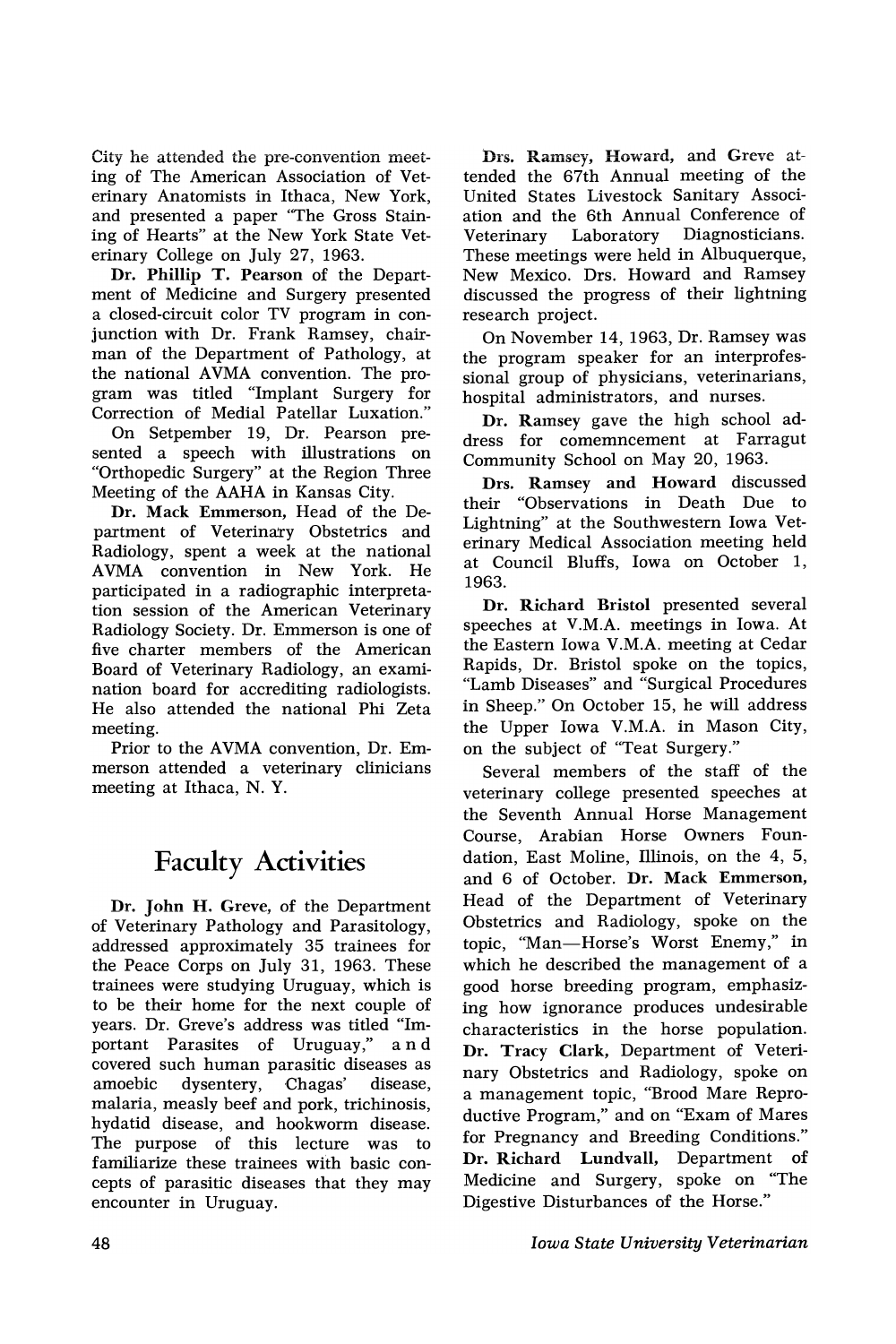Dr. Richard B. Talbot and Dr. William o. Reece attended the Periodical meeting of Atomic Energy Commission contract holders doing toxicity studies for the Division of Biology and Medicine held Loveless Foundation, Albuerque, New Mex $ico - Oct. 2-5.$ 

Dr. Richard B. Talbot has been named project leader of the AEC Project in the Department of Physiology & Pharmacology. Dr. Wm. O. Reece has been named co-project leader, also.

A study of factors affecting antibody transfer in newborn pups is underway at Iowa State University under a grant from the Morris Animal Foundation of Denver.

The study is being conducted under the supervision of Dr. D. Dale Gillette, assistant professor in the department of physiology and pharmacology of the veterinary college, with Mylon E. Filkins, veterinary student, participating as Research Fellow.

It is hoped the study will provide practical information in immunization procedures in dogs.

Mr. Filkins will report on the progress of the study to the Morris Animal Foundation trustees and advisory board next June 23 in Denver at the Foundation's annual conference.

A study of feline anesthesia is underway at Iowa State University under a grant from the Morris Animal Foundation of Denver.

The project is being conducted under the supervision of Dr. William R. Klemm of the department of physiology and pharmacology in the veterinary college.

The objectives of the project are to seek a safe and effective method for producing short-term anesthesia in cats for purposes of handling and minor surgical manipulations as well as a safe and effective method for producing long-term surgical anesthesia.

A report on the progress of the study will be presented to the Morris Animal Foundation trustees and advisory board at the Foundation's annual conference in Denver next June 23.

Dr. I. A. Merchant has returned to teaching, in the Department of Veterinary Hygiene after his retirement as Dean. He has attended U.S. Public Health meetings during September, in Pullman, Washington; Wallo, Washington; Corvallis, Oregon, and Louisville, Kentucky. Dr. I. A. Merchant also attended the Grant Committee Meeting of the Institute of Allergy and Infectious Diseases, National Institutes of Health held in Washington, D.C., October 24-26, 1963.

Dr. L. N. Brown has received a post doctoral fellowship as of June, 1963.

Dr. R. W. Mohri recently attended the teachers meeting for meat hygiene in Chicago, Illinois.

Dr. R. A. Packer attended the A.V.M.A. meeting in New York City in July.

Dr. J. B. Gratzek recently attended the Symposium on Newcastle Disease held in Madison, Wisconsin.

Dr. W. P. Switzer of Veterinary Medical Research Institute represented Iowa State University at the annual meeting of the North Central-62 Technical Committee on enteritis in baby pigs, held at Michigan State University October 2nd.

A paper entitled "Rhinitis - New Developments" was presented by W. P. Switzer of Veterinary Medical Research Institute at the meeting of the South Dakota Veterinary Association in Rapid City on September 12th.

Dr. W. P. Switzer of Veterinary Medical Research Institute attended the Michigan Livestock Health Day, East Lansing, on Sept. 5th, to present a paper, "A Breakthrough for Rhinitis and Swine Respiratory Diseases."

Dr. David Gambal of Veterinary Medical Research Institute presented a paper, "The Hormonal Control of Testicular Lipids, DNA and RNA in Vitamin A Deficient Rats," at the Sept. 8-13th meeting of the Biological Chemistry Division, American Chemical Society in New York.

Approximately 110 Iowa 4-H members and leaders visited the College of Veterinary Medicine in June, July and September. Dr. Vaughn A. Seaton, Chairman of the Public Relations Committee welcomed the visitors and presented talks concern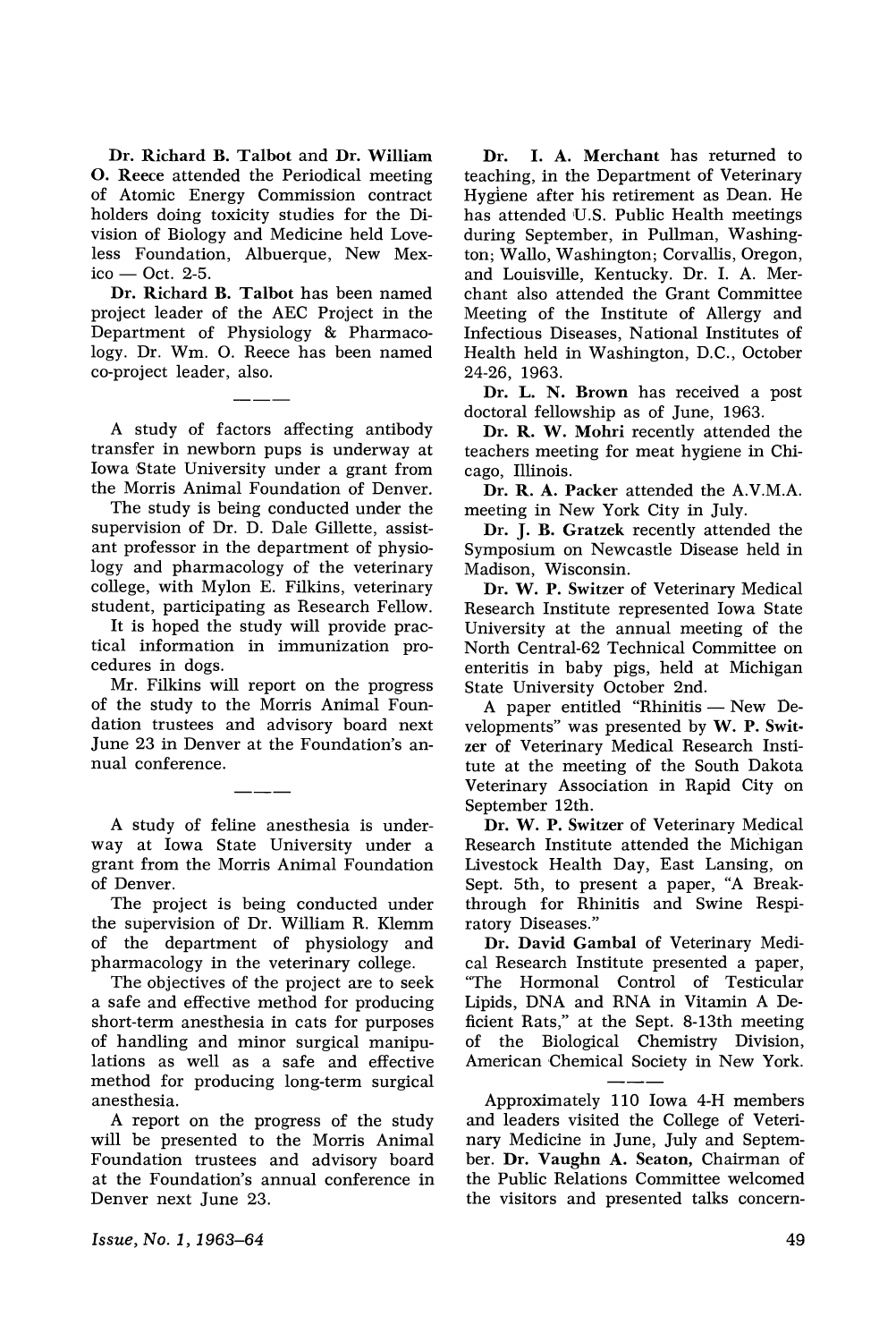ing: 1.) Training required to become a veterinarian and 2.) Career opportunities in Veterinary Medicine. A movie was shown to each group and a tour of the College of Veterinary Medicine concluded each visit.

Drs. William J. Zimmermann and E. D. Hubbard of Veterinary Medical Research Institute attended the annual meeting of the American Veterinary Medical Association in New York, July 28-31, where Dr. Zimmerman presented their paper, "Wildlife reservoirs of *Trichinella spiralis."* Dr. Zimmermann also attended the meeting of the American Association of Veterinary Parasitologists.

Dr. Harry W. Yoder, Jr., of Veterinary Medical Research Institute attended the North Central Regional Poultry Disease Conference held July 18-19th at Purdue University, and presented a paper entitled "Characterization of Avian Mycoplasma."

Dr. M. S. Hofstad of Veterinary Medical Research Institute participated in the International Symposium on Newcastle Disease Virus as an Evolving Pathogen by presentation of his paper, "Immunogenicity of Newcastle iDsease Virus," at Madison, Wisconsin, July 15-17.

- Swenson, Melvin J., "Therapeutic Nutrition of Animals" in Journal of the American Vet. Med. Assoc. Vol. 141, No. 11, Dec. 1, 1962 pp. 1353-57.
- Graca, Joseph G., & Davison, Frederick C., "Comparative Toxicity of Stable Rare Earth Compounds  $-$  II. Effect of Citrate and Edetate Complexing on Acute Toxicity in Mice and Guinea Pigs" in Archives of Environmental Health, November 1962, Vol. 5, pp. 437-444.
- Talbot, Richard B. and Melvin J. Swenson, "Measurement of Porcine Plasma Volume, Using T-I824 Dye," Am. Jr. of Vet. Res. Vol. 24, No. 100, May, 1963, pp. 467-471.
- TaLbot, Richard B. and Melvin J. Swenson, "Survival of CR<sup>51</sup> Labeled Erythrocytes in Swine" Proc. of the Soc. for Exp. BioI. and Med., 1963, Vol. 112, pp. 573-576.
- Talbot, Richard B. and Melvin J. Swenson, "Normochromic, Microcytic Anemia of Baby Pigs," Am. Jr. of Vet. Res., Vol. 24, No. 98, January, 1963, pp. 39-41.

Gillette, D. Dale and Louis Holm, "Prepartum to postpartum uterine and abdominal contractions in cows," The American Journal of Physiology, Vol. 204, No.6, June, 1963.

#### New Faculty Members



Dr. Donald O. Wiersig

Dr. Donald O. Wiersig was appointed to the Veterinary College Staff this fall as Assistant Professor in the Department of Physiology and Pharmacology.

After receiving his DVM degree at Iowa State University in 1949, Dr. Wiersig practiced in Wisconsin for ten years and then returned to school for graduate work at Colorado State University, the University of Maryland, and the Catholic University at Washington, D.C. While at the University of Maryland, Dr. Wiersig taught physiology, was Pre. Vet. Club advisor, and was coordinator of the state diagnostic laboratories.

Dr. Wiersig is now taking further graduate work at Iowa State University and is teaching a portion of the veterinary pharmacology course. He is a member of Alpha Zeta, Phi Zeta, Gamma Sigma Delta, and Phi Kappa Phi honorary organizations.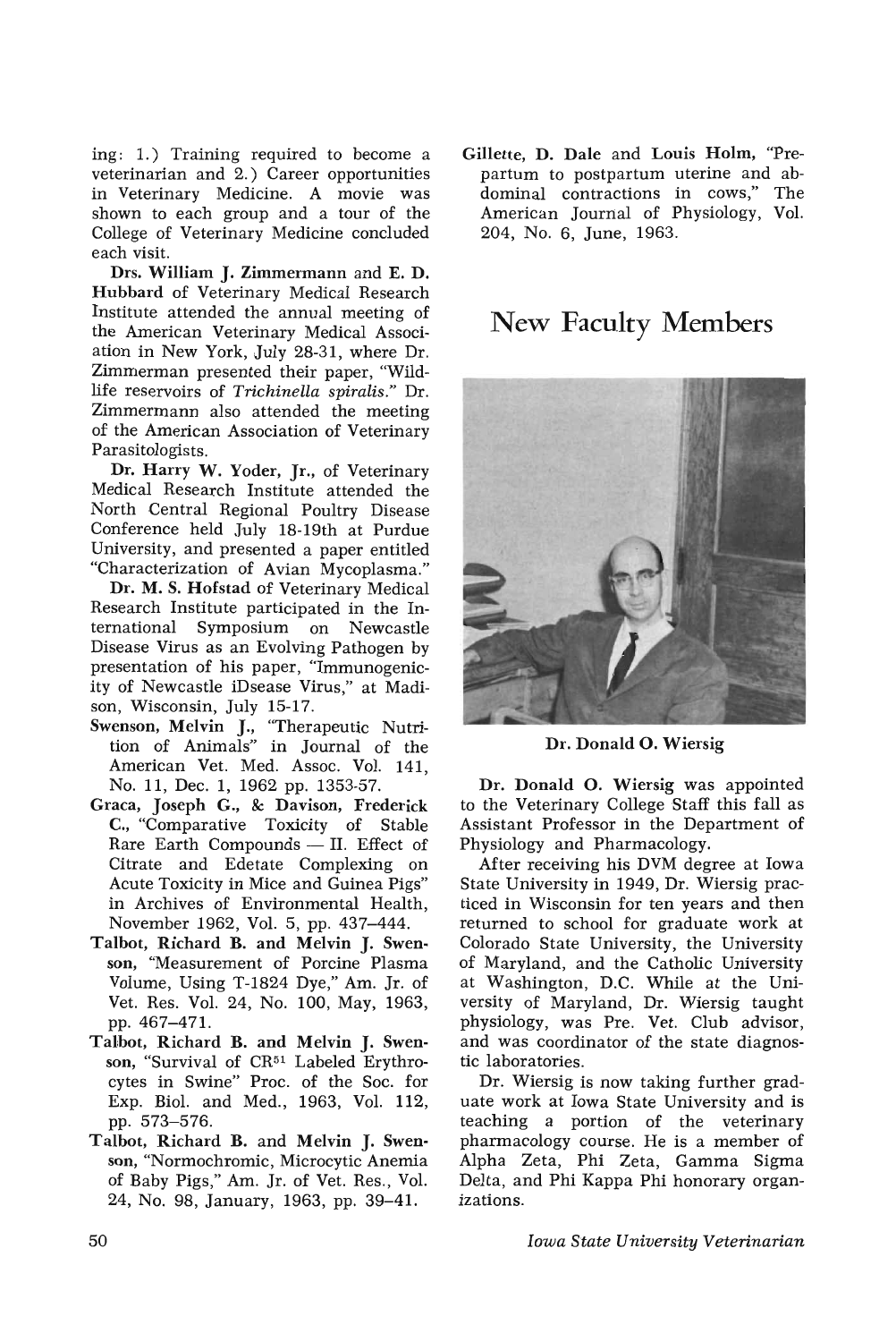Dr. and Mrs. Wiersig and their two boys and one girl presently reside at 222 South Russell Ave.



Dr. Lawrence Evans

Dr. Lawrence Evans joined the staff of the ambulatory clinic following his graduation from Iowa State University in 1963. A native of Kelly, Iowa, Dr. Evans is married and resides at 833 Beech Avenue, Ames. The Evans have two boys.



Dr. Larry Grubbs

Dr. Larry Grubbs is a native of Columbus, Ohio, and attended Ohio State University, where he received his D.V.M. degree in 1963. He is now an instructor in the Department of Medicine and Surgery.

Dr. Grubbs has completed his military obligation, serving in the Marine Corps Reserve.



Dr. Samuel J. Vainisi

Dr. Samuel J. Vainisi graduated from Iowa State University in 1957 and later became associated with Dr. Les Fisher of Berwyn, Illinois. After a year with Dr. Fisher, Dr. Vainisi built the Green Bay Animal Hospital in Green Bay, Wisconsin, which he operated until June of 1963. The exposure to zoo practice that he received while with Dr. Fisher was invaluable to him as he assumed veterinary responsibility of Green Bay Wildlife Sanctuary and. also Brown County's Wildlife Reservoir.

This past summer Dr. Vainisi attended the Landcaster Ophthalmology Study Course which is given annually for physicians at Colby College in Waterville, Maine.

His duty at ISU will be as an Assistant Professor of Medicine and Surgery. He will continue his studies and do research in animal ophthalmology.

Dr. Vainisi's hobbies include hunting, fishing, taxidermy, skiing, and animal sketching.

*Issue, No.1, 1963-64*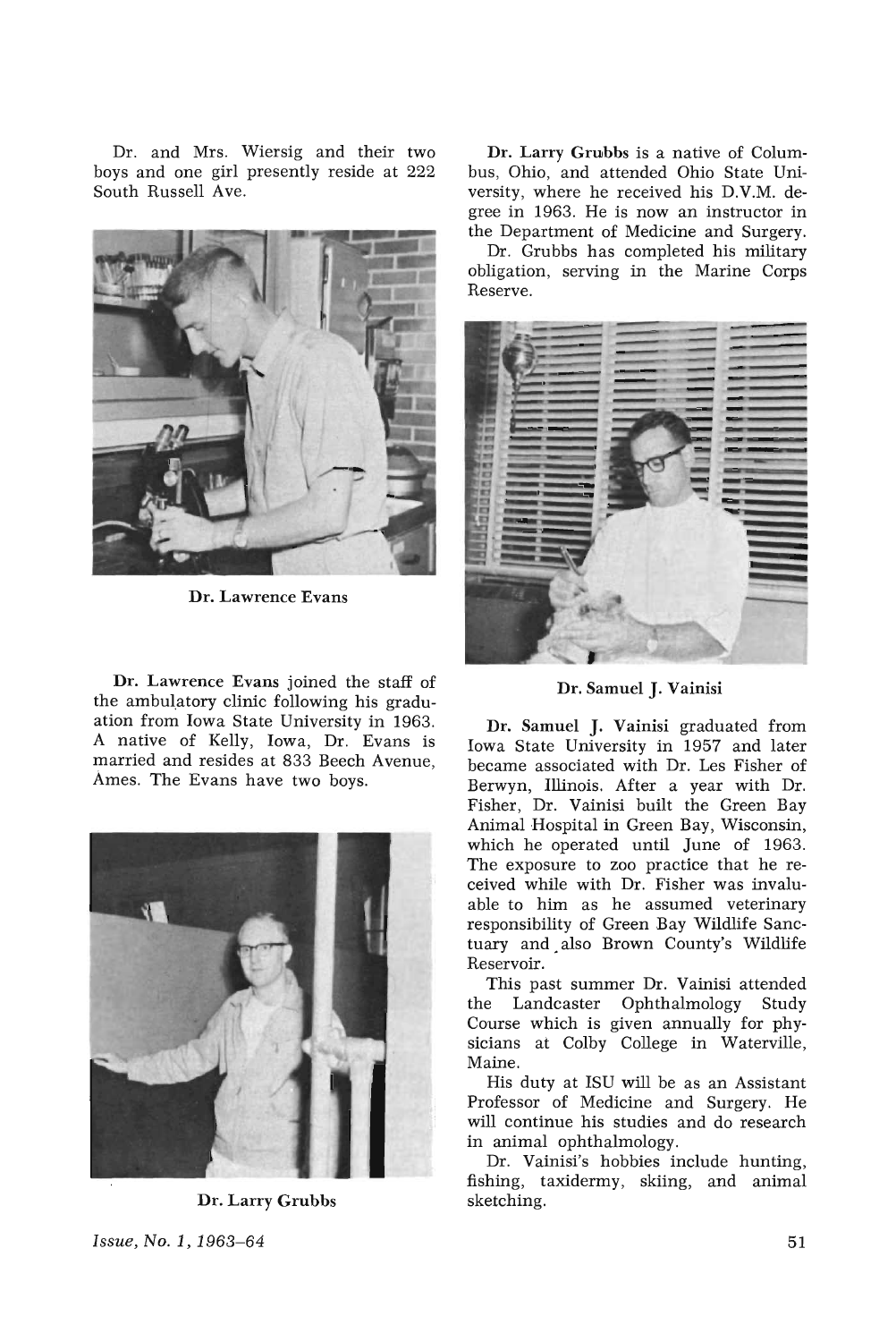Dr. Vainisi is married and has two children. Present residence is on Oakwood Road, RR 3, Ames, Iowa.



Dr. Gary L. Mallo

Dr. Gary L. Mallo a 1960 graduate of the Iowa State University College of Veterinary Medicine has returned to his Alma Mater as an instructor in the Department of Veterinary Obstetrics and Radiology. Dr. Gary Mallo is occupied with his instructorship and graduate study, the study of the effects of stilbesterol on the genital tract of the bitch following therapeutic use to correct mismating.

Dr. Mallo received his B.S. degree from I.S.U. in 1958, followed by his D.V.M. in 1960. He was associated with Riser Animal Hospital at Skokie, Illinois, for three years.

Dr. Mallo is a native of Ames.

Dr. Jess Ayers is an Instructor in the Department of Medicine and Surgery. He graduated from the California School of Veterinary Medicine, receiving his B.S. degree in 1959, and his D.V.M. in 1961.

After graduation Dr. Ayers practiced for a short time before entering the U.S. Army for two years. He served as laboratory officer at Walter Reed Hospital and in Landstuhl, Germany.



Dr. Jess Ayers

While at ISU he will be studying the effects of blood in joints. He is married and the father of two children. His present address is 831 Pammel Court, Ames, Iowa.



Dr. Phylis B. Mulleanax

Dr. Phylis B. Mulleanax was added to the Department of Pathology and Parasitology staff this fall. She practiced with her husband in Colorado for three years after receiving her DVM degree from Colorado State University in 1956. At CSU Dr. Mullenax was a member of Phi Zeta.